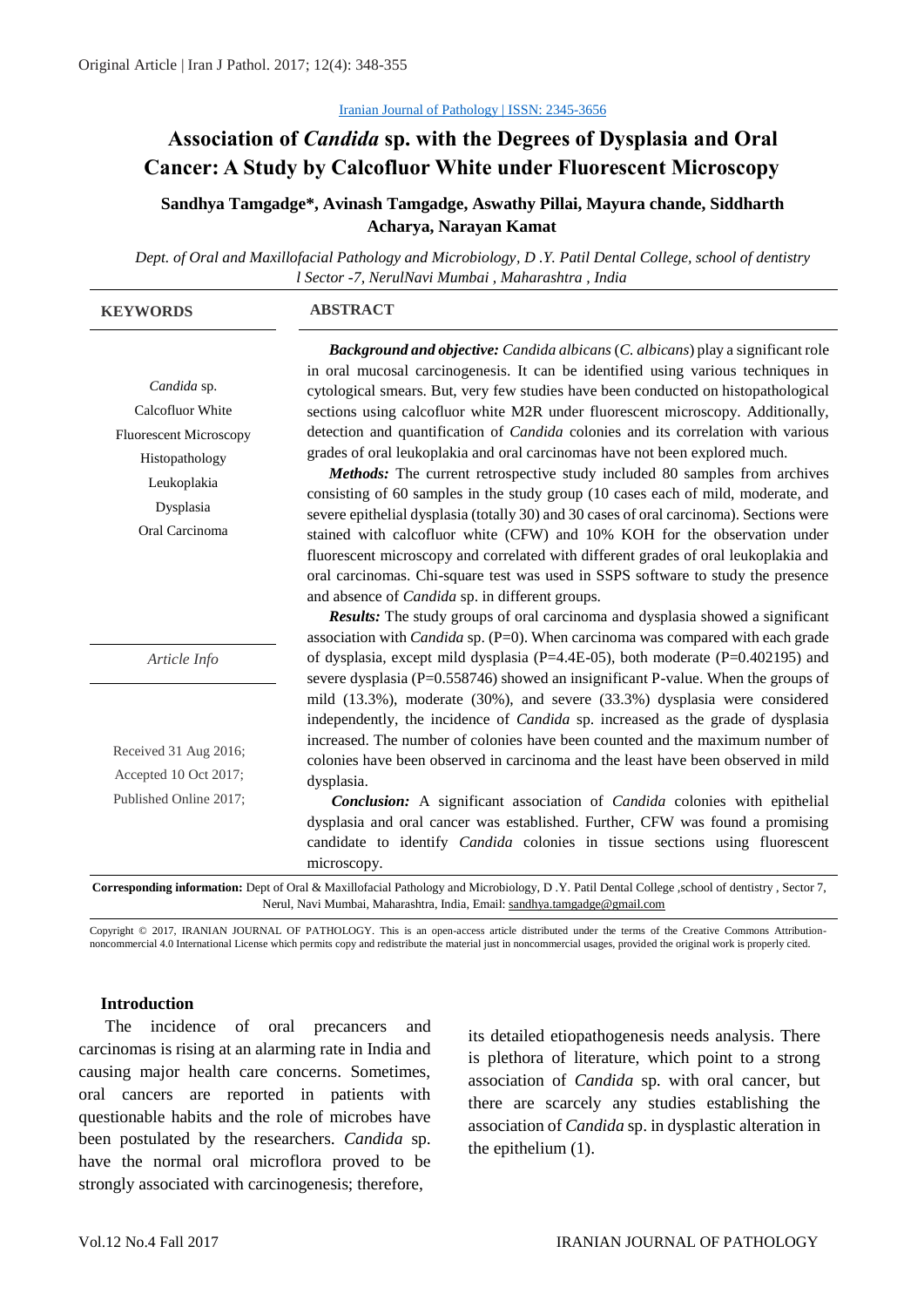Various techniques are used to detect *Candida* sp. in oral cavity (1) in which cytological study is the most common method, but there are very few studies performed on the histopathological sections to evaluate the invasive property of this fungal infection (2). Rashmi et al., did a similar study, but the degree of dysplasia was not correlated with the presence of *Candida* sp. (3). Additionally, many studies used the periodic acid–Schiff (PAS) staining method (3,4) to detect *Candida* sp. But, calcofluor white (CFW) stain under fluorescent microscopy and its correlation with different grades of dysplasia are not analyzed so far (3). The current article reported the same which makes the study unique.

## **Materials and methods**

The current retrospective study was conducted in D.Y. Patil School of Dentistry Nerul navi, Mumbai, India. Samples were randomly selected from the archives. The control group consisted of 20 samples with normal gingiva. The study group consisted of 60 samples (10 samples each from diagnosed cases of mild, moderate, and severe dysplasia (totally 30), as per 2005 World Health Organization (WHO) classification), and 30 samples with oral carcinoma).

 Clinical details were not considered in the study due to incomplete data available in most of the biopsy requisition forms.

 Since *Candida* sp. has the affinity for epithelium, previously H & E stained sections of each sample were viewed for adequacy of the epithelium, and selected. Sections were deparaffinized, hydrated, and flooded with 1 or 2 drops of CFW and 10% KOH for 1minute, and then, cover-slipped and examined under fluorescent microscopy. Although the solution was relatively stable, it was kept in actinic (red) glassware to prevent photoisomerization and degradation. The procedure was performed in dark room, and slides were immediately placed inside the slide box to keep them away from light. All sections were examined by the inverted fluorescence microscopy (LEICA DM 1000 LED) equipped with mercury light source and an ultraviolet (UV) filter cassette.

The number of *Candida* hyphae and colonies were counted by 2 experienced oral pathologists who were blindfolded. The entire epithelium was studied under 4X, 10X, and 40X magnification and hyphae were located and counted. If they were present in groups, they were considered as colonies. The *Candida* sp. counts were correlated with histopathological grades of oral leukoplakia and oral carcinoma. All the findings were tabulated and statistically analyzed.

## **Observations and results**

Fungal hyphae were predominantly found in the superficial part of epithelium. *Candida* hyphae, spores, and colonies fluoresced brightly 'bluewhite' in a blue background when exposed to UV light.

Among 20 samples in the control group, 2 samples showed the presence of *Candida* sp. (Figure 1).



**Figure 1-** Photomicrograph of a *Candida* spore in the control group

Among different groups of dysplasia, colonies were mostly distributed in moderate and severe when compared to mild dysplasia (Figures 2, 3, 4).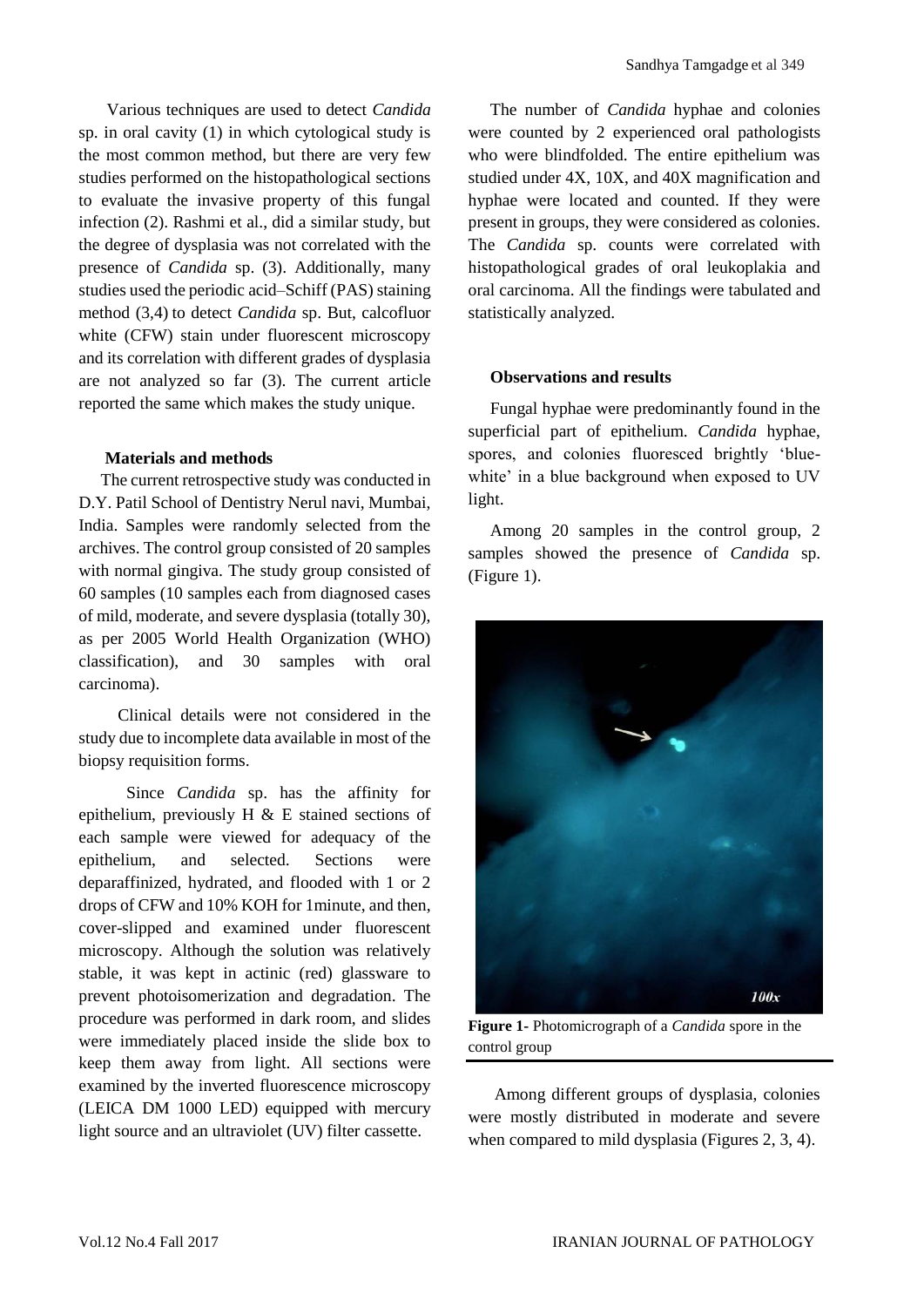

**Figure 2.** Photomicrograph shows the sparse distribution of *Candida* sp. in superficial part of epithelium in the mild dysplasia group.



Figure 3. Photomicrograph of comparatively more number of *Candida* sp. in moderate dysplasia, compared with mild dysplasia.

In the oral carcinoma group of 30 samples, 4 samples were verrucous carcinoma (Figure 5), which showed dense and evenly distributed fungal hyphae.



**Figure 4.** Photomicrograph of abundant *Candida* sp. even in the deeper layers of epithelium in severe dysplasia.



**Figure 5.** Photomicrograph shows dense multiple foci of *Candida* sp. (a, b ,c) in verrucous carcinoma; (d) *Candida* sp. even in invading islands.

Presence of *Candida* sp. was observed in 30% of mild dysplasia and in 80% of moderate, and all samples (100%) of severe dysplasia (Figure 6).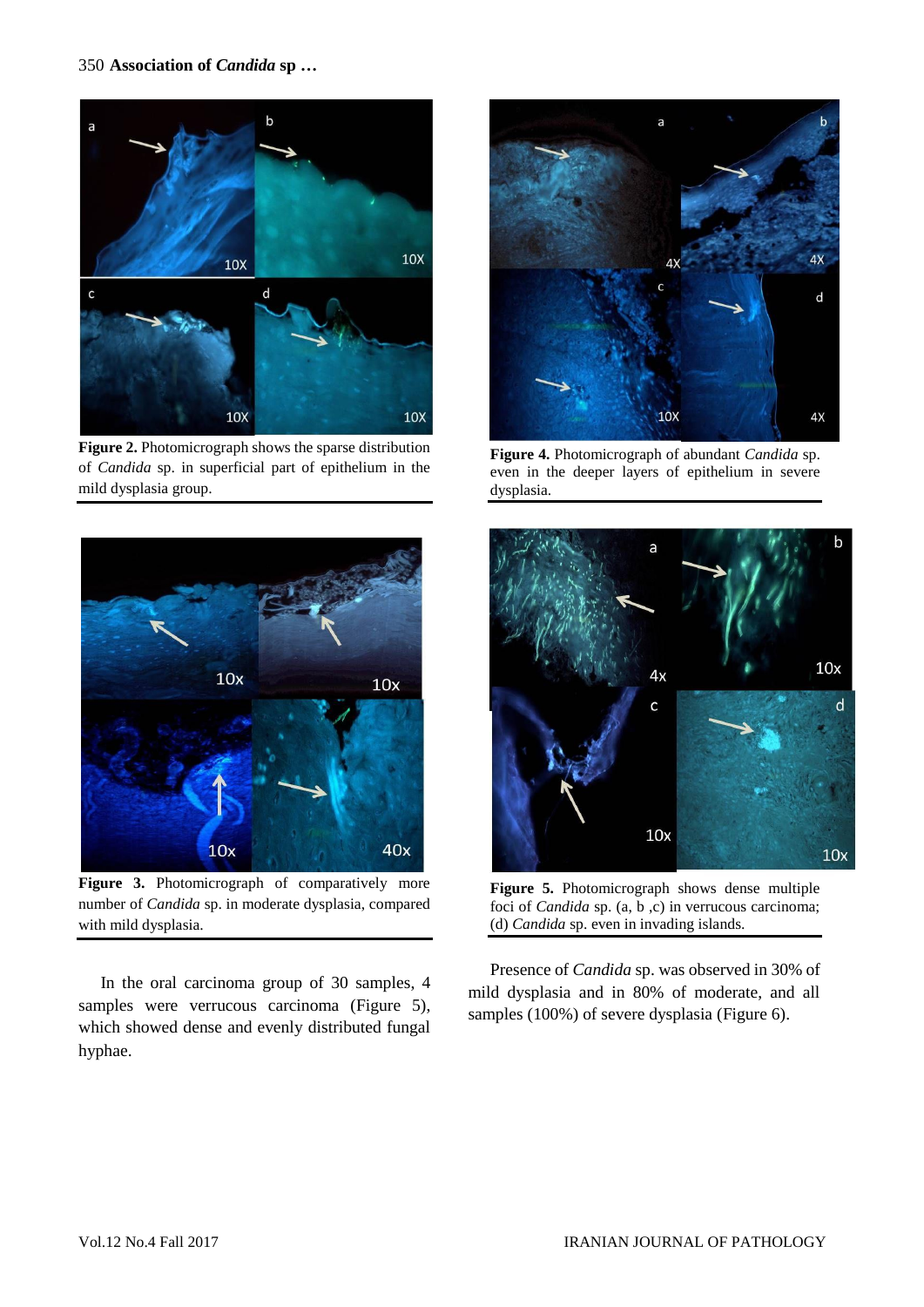

Also, when dysplasia group was considered as a whole, 70% of the samples showed the presence of *Candida* sp. In the carcinoma group, 90% of the samples showed the presence of *Candida* sp. (Figure 7).





All data were tabulated and statistically analyzed by Chi-square test in SPSS software.

In comparison with the control group, the study group of cancer and dysplasia showed a significant association with the presence of *Candida* sp. (P=0) (Table 1).

**Table 1.** The Presence of *Candida* sp. between the Study and Control Groups

|                                       | <b>Yes</b>     | No                                         |                               | <b>Marginal Row Totals</b> |
|---------------------------------------|----------------|--------------------------------------------|-------------------------------|----------------------------|
|                                       | 52 $(86.67\%)$ | 8 (13.33%)                                 | <b>Study</b>                  | 60                         |
|                                       | $2(10\%)$      | 18 (90%)                                   | Control                       | 20                         |
|                                       |                | 26                                         | <b>Marginal column totals</b> | (grand total)<br>80        |
| Chi-square = 40.1899; P-value = $0.0$ |                | The results were significant at $P<0.05$ . |                               |                            |

The above table showed the distribution of samples with cells present in 2 groups. The Chisquare test was used to analyze the association between the presence and absence of cells in the control and study (dysplasia and carcinoma) groups. The results indicated a significant difference in the

number of cells in the study and control groups  $(Chi-sqsqare = 40.1899, P = 0.0).$ 

When a comparison of control group with several grades of dysplasia was conducted except for mild dysplasia (P=0.052808*),* both moderate (p=2E-6) and severe dysplasia (p= *2E-06*) showed a significant P-value (Table 2).

**Table 2.** The Presence of *Candida* sp. Between the Control and Dysplasia groups

|                                               |                               | Yes                                        | No           | <b>Marginal Row Totals</b> |  |  |
|-----------------------------------------------|-------------------------------|--------------------------------------------|--------------|----------------------------|--|--|
|                                               | <b>Dysplasia</b>              | 23 (76.67%)                                | $7(23.33\%)$ | 30                         |  |  |
|                                               | <b>Control</b>                | $2(10\%)$                                  | 18 (90%)     | 20                         |  |  |
|                                               | <b>Marginal column totals</b> | 25                                         | 25           | 50 (grand total)           |  |  |
| Chi-square = $21.3333$ ; P-value = $0.000004$ |                               | The results were significant at $P<0.05$ . |              |                            |  |  |

Table 2 shows the distribution of cells in the 2 groups. The Chi-square test was used to analyze the association between the presence and absence of cells in the control and dysplasia groups. The result indicated a significant difference in the cells between the control and dysplasia groups (Chi-square = 21.3333, P=0.000004).

When carcinoma was compared with each grade of dysplasia, except mild dysplasia (P=4.4E-05), both moderate (P=0.402195) and severe dysplasia (P=0.558746) showed insignificant P-values (Table 3).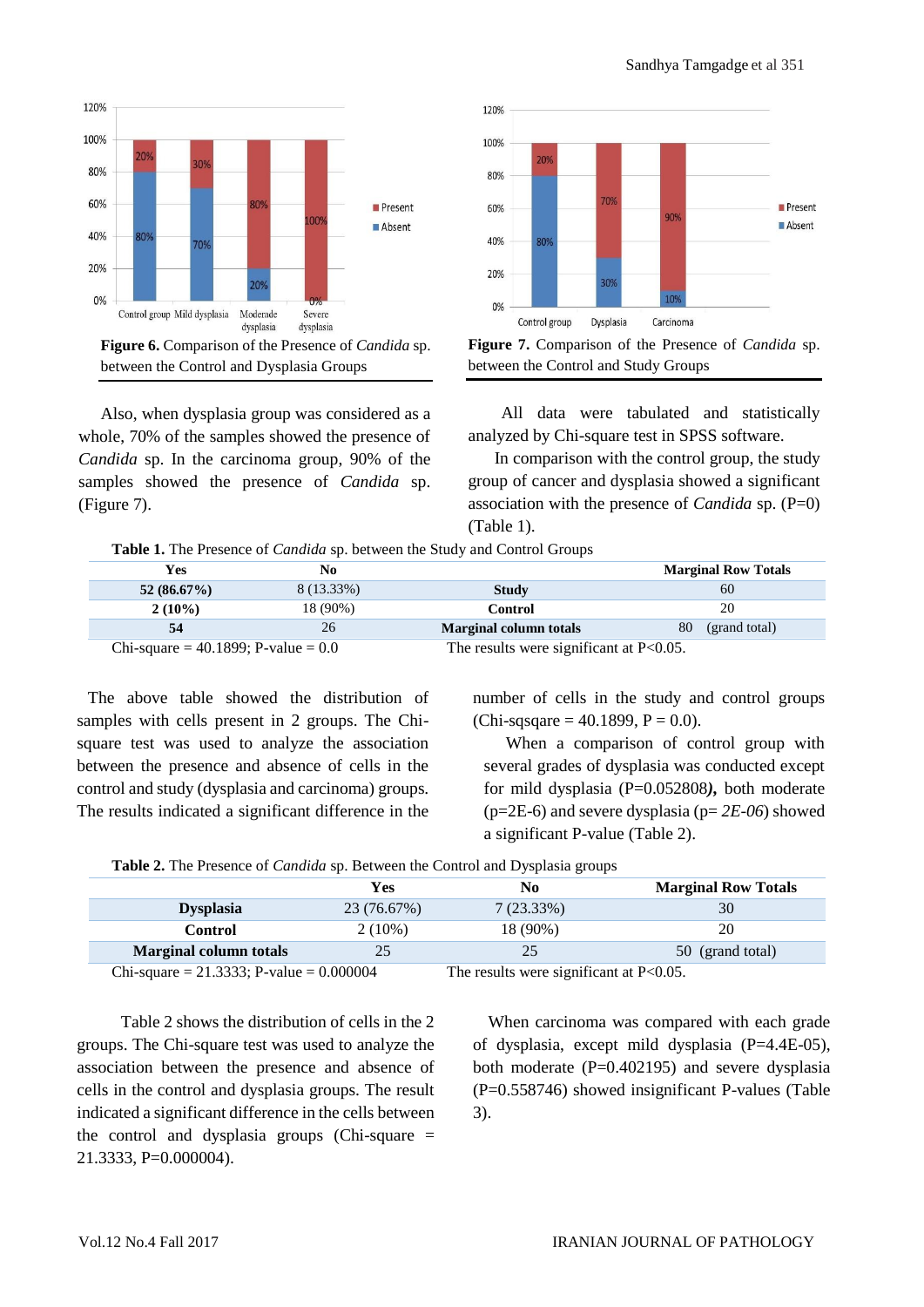|  | Table 3- The Presence of <i>Candida</i> sp. between the Dysplasia and Carcinoma Groups |  |  |  |  |  |  |
|--|----------------------------------------------------------------------------------------|--|--|--|--|--|--|
|--|----------------------------------------------------------------------------------------|--|--|--|--|--|--|

|                                                         | Yes         | No                                         | <b>Marginal Row Totals</b> |  |
|---------------------------------------------------------|-------------|--------------------------------------------|----------------------------|--|
| <b>Dysplasia</b>                                        | 23 (76.67%) | $7(23.33\%)$                               | 30                         |  |
| <b>Carcinoma</b>                                        | 29 (96.67%) | 1 (3.33%)                                  | 30                         |  |
| <b>Marginal column totals</b>                           |             |                                            | 60 (grand total)           |  |
| Chi-square stastistic = $5.1923$ ; P-value = $0.022687$ |             | The results were significant at $P<0.05$ . |                            |  |

Table (3) shows the distribution of cells in the 2 groups. The Chi-square test was used to analyze the association between the presence and absence of cells in the dysplasia and carcinoma groups. The results indicated a significant difference in the cells present between the dysplasia and carcinoma groups (Chi-square =  $5.1923$ , P = 0.022687).

The maximum number of colonies was 6 in the carcinoma group and the minimum number of colonies were 1, in the control and mild dysplasia groups (Figure 8).



**Figure 8.** Comparison of the Number of Colonies between the Control and Study Groups

## **Discussion**

Oral cancer is a multifactorial disease and its etiopathogenesis is incompletely understood (5). Therefore, the literature focused on the role of *Candida* sp. as the potential fungi responsible for oral carcinogenesis. There are ample reports, which state that among the potentially malignant lesions, oral leukoplakia has the highest rate of incidence and malignant transformation. Additionally, leukoplakia along with *Candida* infections aids to its severity (5, 6) .Therefore, only leukoplakia was included amongst the potentially malignant group in this study.

*Candida albicans* are the dwellers of normal flora of oral and gastrointestinal tract (7), the key species associated with human oral mycoses, and the most lethal among pathogenic *Candida* species (8). Cytological studies are believed to be the best method to identify *Candida* species (9). But, very few studies have been conducted on the histopathological sections using florescent microscopy with CFW staining and correlated with different grades of oral leukoplakia and oral carcinomas, which makes this study unique.

The ability of *Candida* species to transform a blastospore to a hyphae phase and later into a germ tubes, which indicate the onset of hyphal growth in *Candida*, is the possible factor in the pathogenesis of candidiasis (10). In the current study, similar forms of blastospores and hyphae were observed.

Various special stains such as PAS and Gomori methenamine silver (GMS) are used to detect *Candida* sp. in histopathological examinations (11), but CFW is a quick and easy way to identify fungal hyphae (3). The use of CFW in clinical mycology was first described by Hageage and Harrington (12). It is a fluorochrome that binds with cellulose and chitin contained in the cell walls of fungi and other organisms and exhibits fluorescence when exposed to long-wavelength UV and short-wavelength visible light $(13,14)$ . CFW, a disodium salt of 4,4'-bis-[4anilino-bis-diethyl-amino-S-tri-azin-2-ylamino]- 2,2'-stilbene-disulfonic acid, is a colorless dye that is used in the textile and paper industries as a whitening agent (12,14). When viewed under a fluorescent microscopy, fungal elements stained with CFW are sharply delineated from surrounding tissue and easily identified (15). Fluorescents can be either apple-green or blue-white color when exposed to UV light and it depends on the filter system used (13, 16,17).It can be used on fresh smears, frozen, fixed, paraffin embedded, and clinical specimens (14). CFW staining should be performed in a dark room to prevent photoisomerization and degradation (3).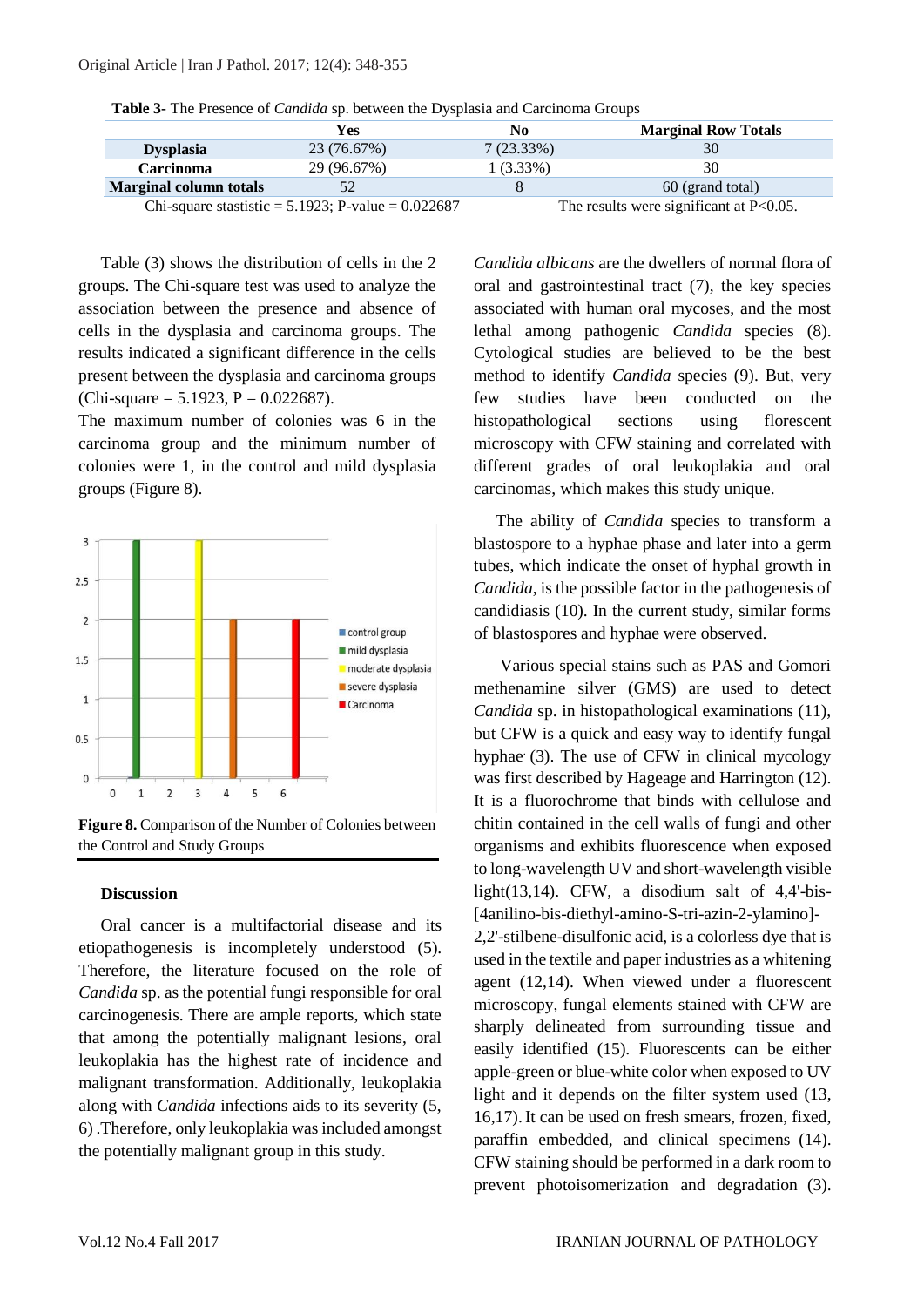Therefore, precaution was taken while staining and carrying the slides to the viewing area in a covered slide box (3). But, Rashmi et al., in their study stated that CFW remains relatively stable and should be kept in actinic (red) glassware. Along with CFW, 1 or 2 drops of KOH was also used as a clearing agent, which aids to dissolve the tissue cells (18).

According to Samaranayake et al., blastospore forms of *Candida* sp., round or ovoid, are usually found on the surface of epithelium, and the hyphal forms are vertically penetrating into the epithelium (19). Similar findings were observed in the current study (Figure 5). Even few samples in the control group showed the presence of *Candida* species, as it is a commensal oral microflora.

According to the literature, the density of *Candida* sp. increases with the increase in keratin deposition (20). The current study also observed similar findings as the density of *Candida* sp. was more in verrucous carcinomas. Therefore, normal gingiva was included in the control group samples, as it was keratinized.

Siddharth Kumar et al., reported no correlation between the severity of epithelial dysplasia and the presence of *Candida* species (21). In contrary, the current study showed a significant correlation between these 2 parameters, which was consistent with the results of McCullough et al. (22). Also, it was found that the presence of *Candida* sp. was directly proportional with the grade of dysplasia (23); similar significant correlation was also found in the current study.

However, the parameters taken by Siddharth et al., consisted of potentially malignant disorders; whereas in the current study, among potentially malignant disorders, only oral leukoplakia was considered. And the positive correlation may be due to the high malignant transformation rate of leukoplakia (24).

In the current study, among the entire groups, carcinoma showed a statistically significant value for the presence of *Candida* sp., which was already reported by many researchers and was first reported in 1960's (Cawson 1969, Williamson 1969) (25, 26).

When the samples were observed under fluorescent microscopy, various tissue components other than *Candida* species, such as cotton fibers and dust particles, were brightly fluoresced (27). Therefore, care should be taken to avoid contamination during tissue processing and staining to achieve better results. Sometime red blood cells (RBCs) can be mistaken with the spore form of the hyphae, which can be differentiated on morphological basis.

When the number of *Candida* colonies was counted, they were maximum in carcinoma and minimum in mild dysplasia. The carcinoma group, especially verrucous carcinoma, showed dense and evenly distributed colonies. This could be due to excessive keratin layers, which favor the growth of *Candida* sp. (19).

The increased number of *Candida* colonies could be also attributed to the immunocompromised state of the patient (28, 29, 30). Such fungi produce various metabolic products such as acetaldehyde nitrosamines, specific proteinases, and induction of proinflammatory cytokines, which are harmful to the host cells and thus promote carcinogenesis (31, 32).

Although various studies reported the presence of *Candida* sp. in the superficial portion/keratin layer of the epithelium, but few authors found *Candida* sp. in connective tissue (33), which could be due to the aggressive nature of the lesion where the neoplastic cells metastasize through angiogenesis and *Candida* hyphae have high affinity toward endothelial cells (34).

Pragati et al., in their study included verrucous carcinoma in malignant group to detect its association with *C. albicans,* which was positive. Therefore, the current study also included verrucous carcinoma in oral carcinoma group and it was strongly positive (35).

 Various stains such as PAS can detect *Candida* sp. in histopathological sections, but the calcofluor is easy to use, quick in response, and can be restained. Additionally, it easily identifies all forms of *Candida* sp. in histopathological sections due to high contrast (3).

As *Candida* species are mostly observed in immunocompromised patients, a clinical correlation with more sample size should also be considered, as erythematous areas are more dysplastic.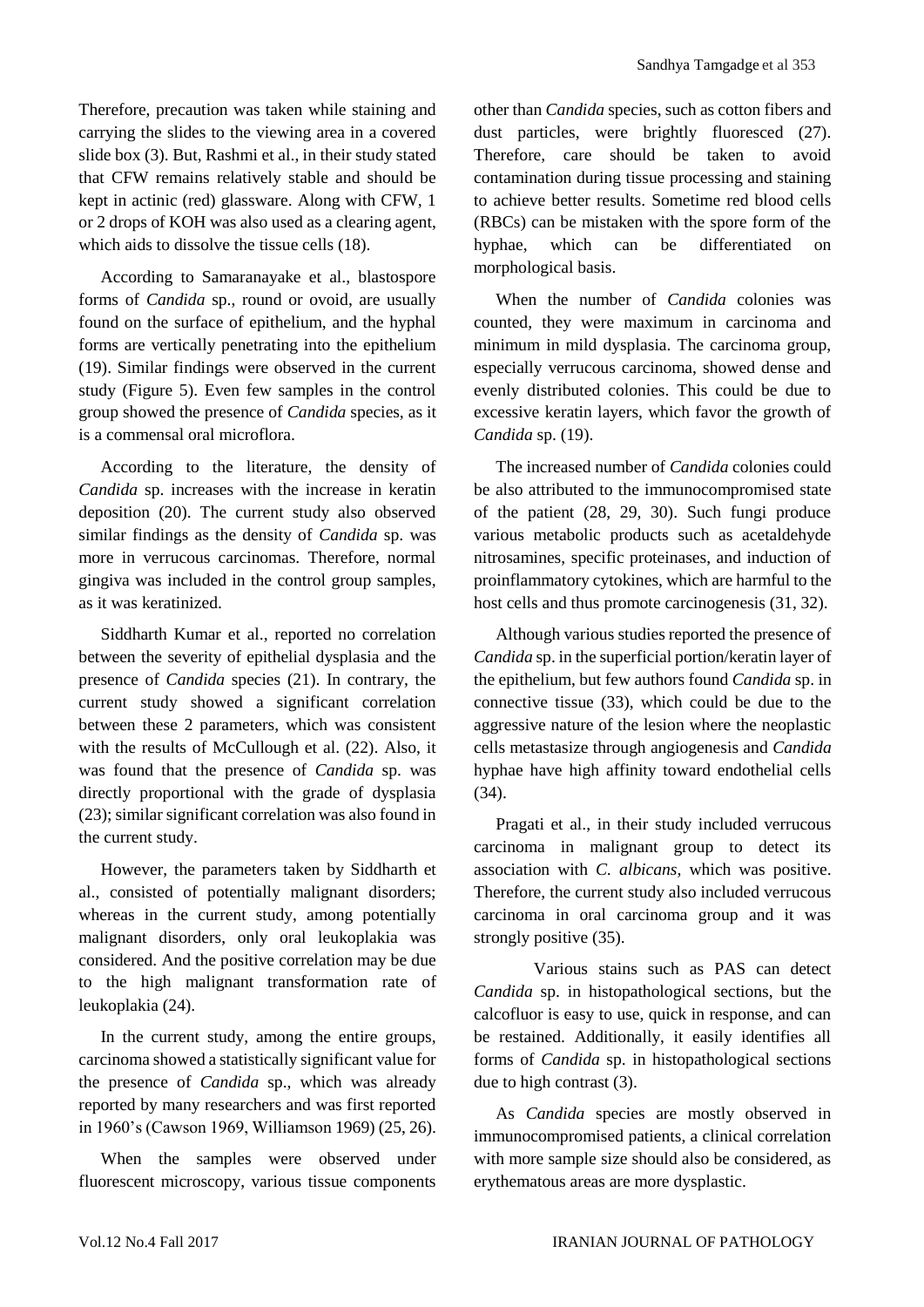## **Conclusion**

The overall analysis of the current study revealed the significant role of *Candida* sp. in all grades of dysplasia, except for mild dysplasia, and the number of *Candida* colonies was directly proportional to the grades of dysplasia. To evaluate the presence of *Candida* species, CFW staining is superior because it is an easy-to-use and rapid method of staining and viewing both cytological smears and histopathological samples. Verrucous carcinoma has strong association with human papillomavirus (HPV), but the current study proved its association with *Candida* species too, with prominent candidal hyphae in the keratin layer. Such a study should also include the clinical parameters and its correlation with histopathological parameters to prove the pathogenicity of *Candida* lesions.

# **Conflict of Interest**

Author declared no conflict of interest.

# **Funding**

There was no financial support to the study.

# **Ethical approval**

No human or animals participated in the study. Therefore, ethical approval was not considered.

# **References**

1. Byadarahally Raju S, Rajappa S. Isolation and Identification of Candida from the Oral Cavity Volume 2011. ISRN Dentistry [Internet]. 2011 [cited 17 February 2016]; Volume 2011:7 pages. Available from: http://dx.doi.org

2. Guarner J, Brandt M. Histopathologic Diagnosis of Fungal Infections in the 21st Century. Clinical Microbiology Reviews. 2011; 24(2):247- 280.

3. Kumar R, Ganvir S, Hazarey V. Candida and Calcoflour white: Study in precancer and cancer. Journal of Oral and Maxillofacial Pathology. 2009; 13(1):2.

4. Daftary D, Mehta F, Gupta P, Pindborg J. The presence of Candida in 723 oral leukoplakia among Indian villagers.Eur J Oral Sci. 1972; 80(1):75-79.

5. J. Gerson S. Oral Cancer. Critical Reviews in Oral Biology & Medicine. 1990; 1(3).

6. Parlatescu I, Gheorghe C, Coculescu E, Tovaru S. Oral Leukoplakia – An Update. Maedica (Buchar). 2014; 9(1):88–93.

7.Meurman J, Siikala E, Richardson M, Rautemaa R. Non-Candida albicans Candida yeasts of the oral cavity. Communicating Current Research and Educational Topics and Trends in Applied Microbiology A Méndez-Vilas (Ed). 2016;

8. Brogden K, Guthmiller J. Polymicrobial diseases. Washington, D.C.: ASM Press; 2002.

9. Devi Kumaresan G, Jagannathan N. Exfoliative Cytology – A Predictive Diagnostic Tool. International Journal of Pharmacy and Pharmaceutical Sciences. 2014; 6(5).

10. A. Howlett J, Squier C. Candida Albicans Ultrastructure: Colonization and Invasion of Oral Epithelium. Infection and Immunity. 1980; 29(1):252-260.

11. J. Anaissie, E, R. McGinnis M, A. Pfaller, M. Clinical Mycology, 2nd Ed.

12. Hageage GJ, Harrington BJ. Use of Calcoflour white in clinical mycology. Lab Med. 1984; 15:109–12.

13. Maeda H, Ishida N. Specificity of binding of hexopyranosyl polysaccharides with fluorescent brightener.J Biochem. 1967; 62(2):276-8.

14. Lynch D, Gibson D. The use of Calcoflour white in the histopathologic diagnosis of oral Candidiasis. Oral Surgery, Oral Medicine, Oral Pathology. 1987; 63(6):698-703.

15. Monheit JE, Cowan DF, Moore DG. Rapid detection of fungi in tissues using Calcoflour white and fluorescence microscopy. Archives of Pathology and Laboratory Medicine. 1987; 108(8):616-8.

16. Harington BJ, Rasper KB. Use of fluorescent brightener to demonstrate cellulose in their cellular slime molds. Appl microbial 16: 1968; 16(1):106– 13.

17. Harrington B, Hageage G. Calcoflour white: Tips for improving its use. Clinical Microbiology Newsletter. 1991; 13(1):3-5.